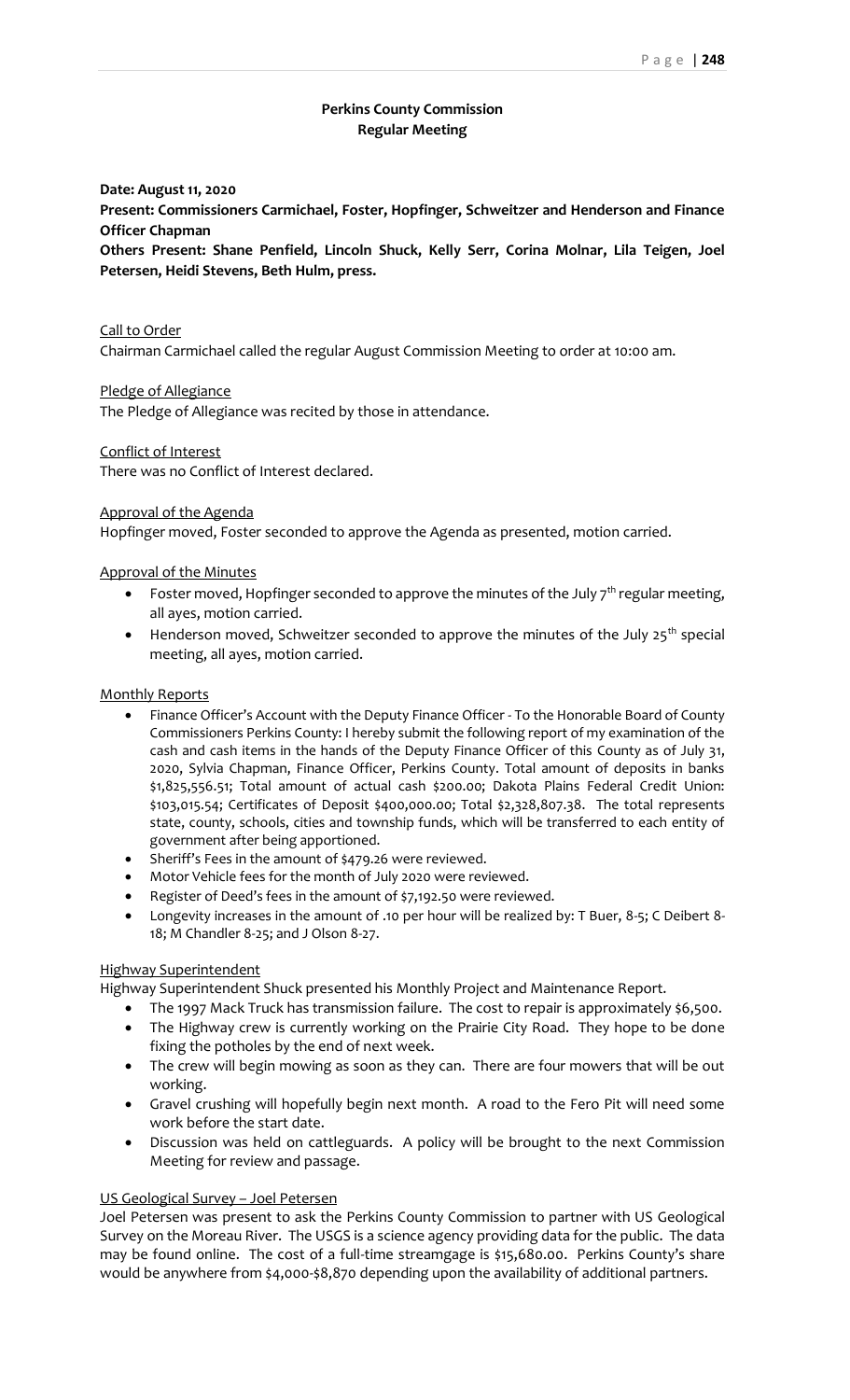## Director of Equalization

- DOE Corina Molnar introduced Deputy Director of Equalization Lila Teigen to the Commissioners.
- Quotes for the replacement of the cracked windshield on the Dodge Durango were received from two Perkins County businesses: Phil's Paint & Body - \$520 and K & R Auto Body - \$306.65. Foster moved, Henderson seconded to have K & R Auto Body replace the cracked windshield in the Dodge Durango, motion carried.
- DOE Molnar has offered her third position to Christine Becker. Schweitzer moved, Foster seconded to set Christine Becker's base wage at \$15.80 per hour, motion carried.

### Raffle Letter

A raffle letter was received from Kenny Kocer and Corina Molnar on a Rope, Poke and Shoot Calcutta. Ten percent of the proceeds will go to the Meadow Fire Department with 90% of the proceeds being paid out in the Calcutta.

### Plat of Lots 20-27 of the Johnson Addition

Discussion was held on the Plat of Lots 20-27 of the Johnson Addition and the question of putting electricity on those lots. The consensus of the Commission is that is not a decision for the Commission.

### Local Government COVID Recovery Fund Reimbursement

Foster moved, Henderson seconded to approve the Cares Act Reimbursement Agreement and authorize Chairman Carmichael as signatory on the agreement, motion carried.

### Mental Health Chairman

Discussion was held on the need for a Perkins County Mental Health Chairman. Schweitzer moved, Foster seconded recommend the appointment of Casey Deibert as Mental Health Chairman and Steve Aberle as Vice Chairman to the Presiding Judge of the Fourth Circuit, all ayes, motion carried.

### Faulk County Jail Contract

Sheriff Serr would like to enter into a supplemental jail contract with Faulk County. Henderson moved, Schweitzer seconded to enter into a jail contract with Faulk County, all ayes, motion carried.

## Local Emergency Operations Plan

Sheriff Serr is working on updating the Local Emergency Operations Plan for Perkins County. The proposed plan will be brought to the Commission for approval at a future meeting.

#### Budget

- The Commission worked on the 2021 Budget.
- Schweitzer moved, Foster seconded to approve the publication of the 2021 Provisional Budget, all ayes, motion carried.

# Claims

The following claims were submitted and approved for payment: July Wages: 111.754.31; IRS, Fica - 7,747.06; SD Retirement, retirement 6,137.09; Delta Dental, insurance, 1,345.76; Medico Life, insurance, 110.16; Wellmark, insurance, 19,990.80; SD Public Entities, insurance, 96.00; A&B Business, maint, 37.12; Active Data Systems Inc, maint, 900.00; American Solutions for Business, supplies, 49.39; American Solutions for Business, supplies, 1039.38;; Avera Queen of Peace, prof fee, 229.50; Bison Courier, publishing & supplies, 199.43; Bison Food Store, supplies, 100.68; Bison Grain, repairs, 336.69; Bison Implement, supplies & repairs, 1979.50; BL Contracting, prof fees, 29,679.64; Bob Barker Co. Inc., supplies, 249.81; Butler Machinery, repairs, 714.98; CAVA, DA fees, 120.00; Chapman's Electronics, supplies, 120.14; City of Lemmon, travel & supplies, 2,060.44; Denise Cody, MH Hearing, 15.00; Contractors Supply, supplies, 195.65; Current Connection, supplies & maint, 2,644.26; Dakota Feed & Seed, chemical, 22.50; Dales Tire & Retreading Inc, supplies, 5,562.64; Den Herder Law Firm, MH CAA, 153.60; DMC Wear Parts LLC, supplies, 7,099.60; Door Security Products Inc, contractual services, 240.00; EMC, insurance, 587.00; Jamie Enerson, royalties, 1,792.00; Dewey J Ertz, ED.D; prof fees, 1,875.00; Executive Mgmt Finance Officer, supplies, 28.05; Farm Service, supplies, 3,250.00; Lemmon Area Med Assoc., blood testing, 600.00; G & O Paper, supplies, 551.90; Gooseneck Implement, rentals, 15,000.00; Grand Electric, utilities,